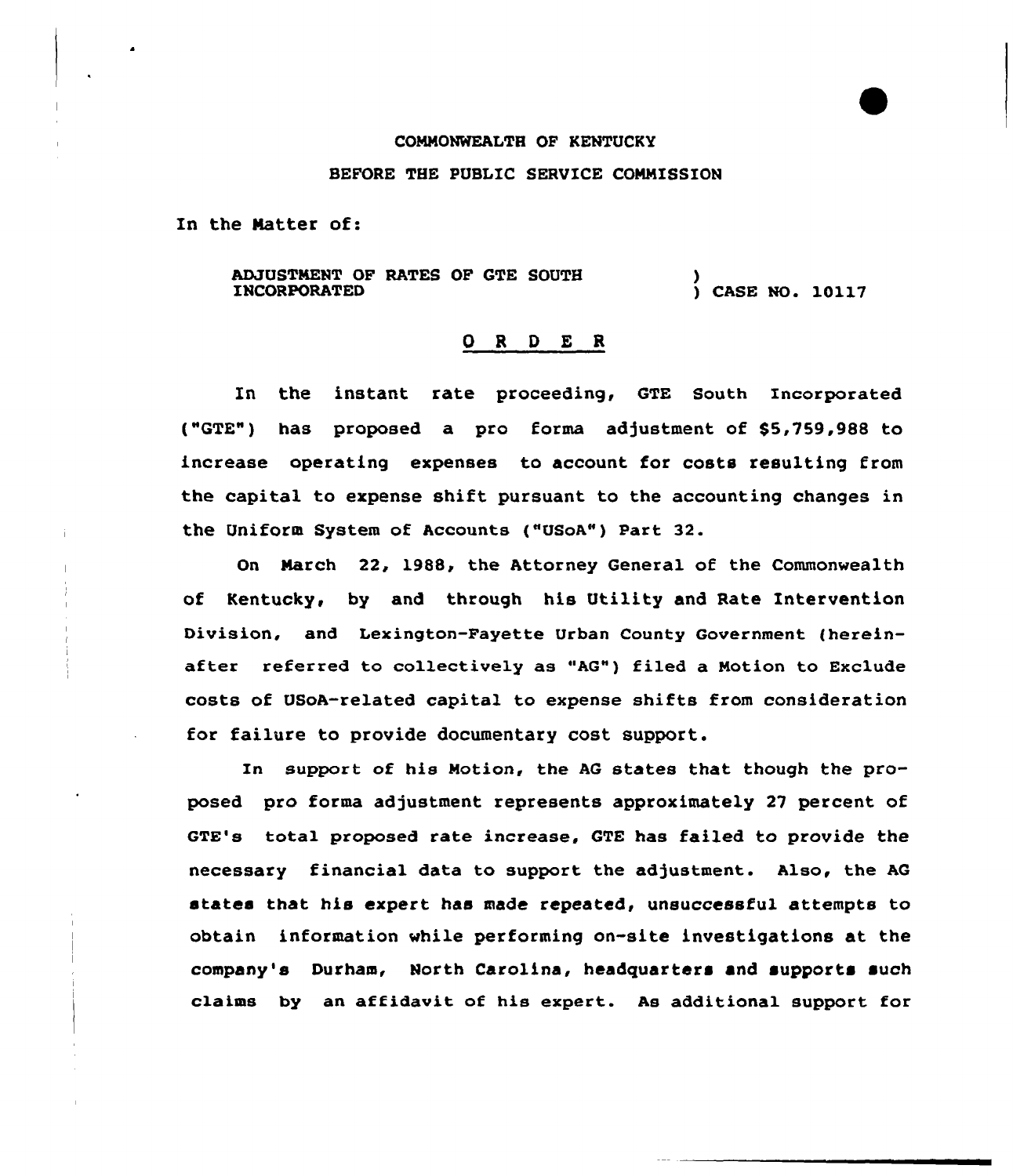the Notion, the AG states that his efforts and those of the Commission to obtain similar information have been prejudiced by the inability to analyze this information.

The AG opines that any continued analysis of the USoA expense would be an exercise in futility because the adjustment must eventually be denied because of GTE's failure to meet its burden of proof and that the company should not be allowed to delay providing information for much of the suspension period and subsequently profit from the time pressures resulting to all.

However, the AG does state in his Notion that GTE was to respond to outstanding information requests within a week of the filing of this Notion and that such response could contain information necessary to begin analysis of the actual costs associated with the USoA-related shifts.

On April 2, 1988, GTE responded to the AG's Notion. In support of its response, GTE states that the AG has mischaracterized its failure to supply timely information concerning the costs generated by the USoA expense changes. Specifically, GTE states that it adequately responded to the Commission's January 15, 1988, information order as well as the Narch 4, 1988, information Order. The information requested in the March 4, 1988, Order, according to GTE, was not reflected in prior workpapers and that information was timely submitted in its March 29, 1988, response to the Narch 4, 198&, Order.

GTE also states that the AG's contention that the AG and the commission have been prejudiced because of the delay in providing the support for the UsoA costs is without merit because such

 $-2-$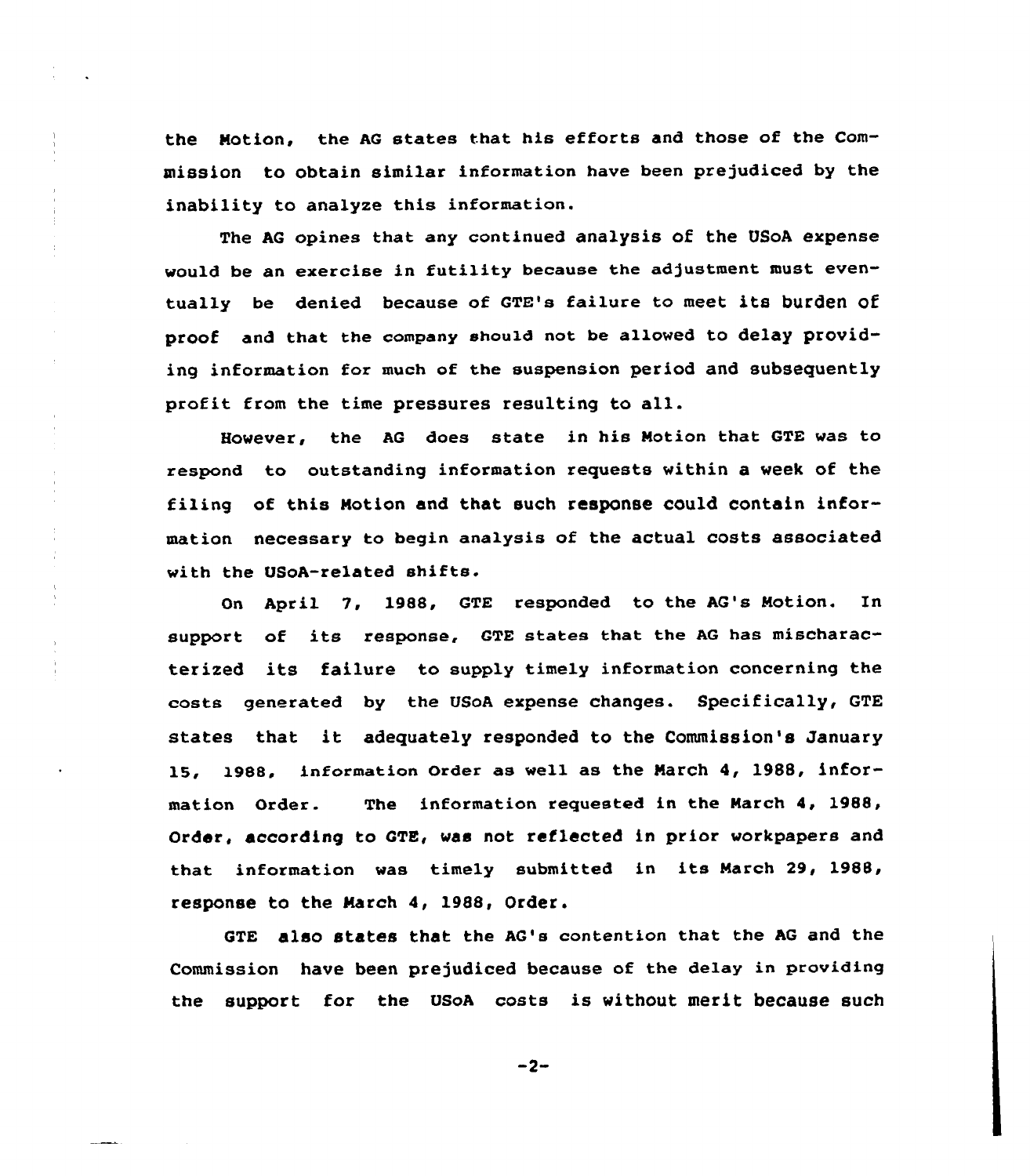information vas supplied to the Commission and the AG according to the procedural schedule ordered by the Commission. GTE also requested a hearing for the limited purpose of offering testimony in opposition to the AG's Motion and to cross-examine the affiant concerning allegations that GTE purposely failed to provide information.

The Commission, being advised, is of the opinion and finds that the AG'a Motion to Exclude the USoA costs should be denied. GTE has filed information which it claims is sufficient to support its proposed USoA adjustmente and has filed such information within the time allotted for receipt of responses to information requests. Upon submission of the case, the Commission vill determine the sufficiency of GTE's support for its proposed adjustments and render a decision accordingly. Thus, the AG's Notion should be denied, and therefore the Commission should also deny GTE's request for a limited hearing to cross-examine the affiant.

On April 13, 1988, the AG filed a Motion for Deviation from the Procedural Schedule for matters related to the USoA capital to expense shift. The AG intended this Motion ta be considered only in the event the Commission should deny its Notion to Exclude casts of USoA-related shifts. Having decided that the Notion to Exclude should be denied, the Commission will now consider the Motion for Deviation. Specifically, the Motion requests to deviate from the intervenor's second information request, GTE's responses to that request, and intervenor's testimony. The AG asks that GTE respond to an additional information request concerning USaA-related items, and that the AG be given an

 $-3-$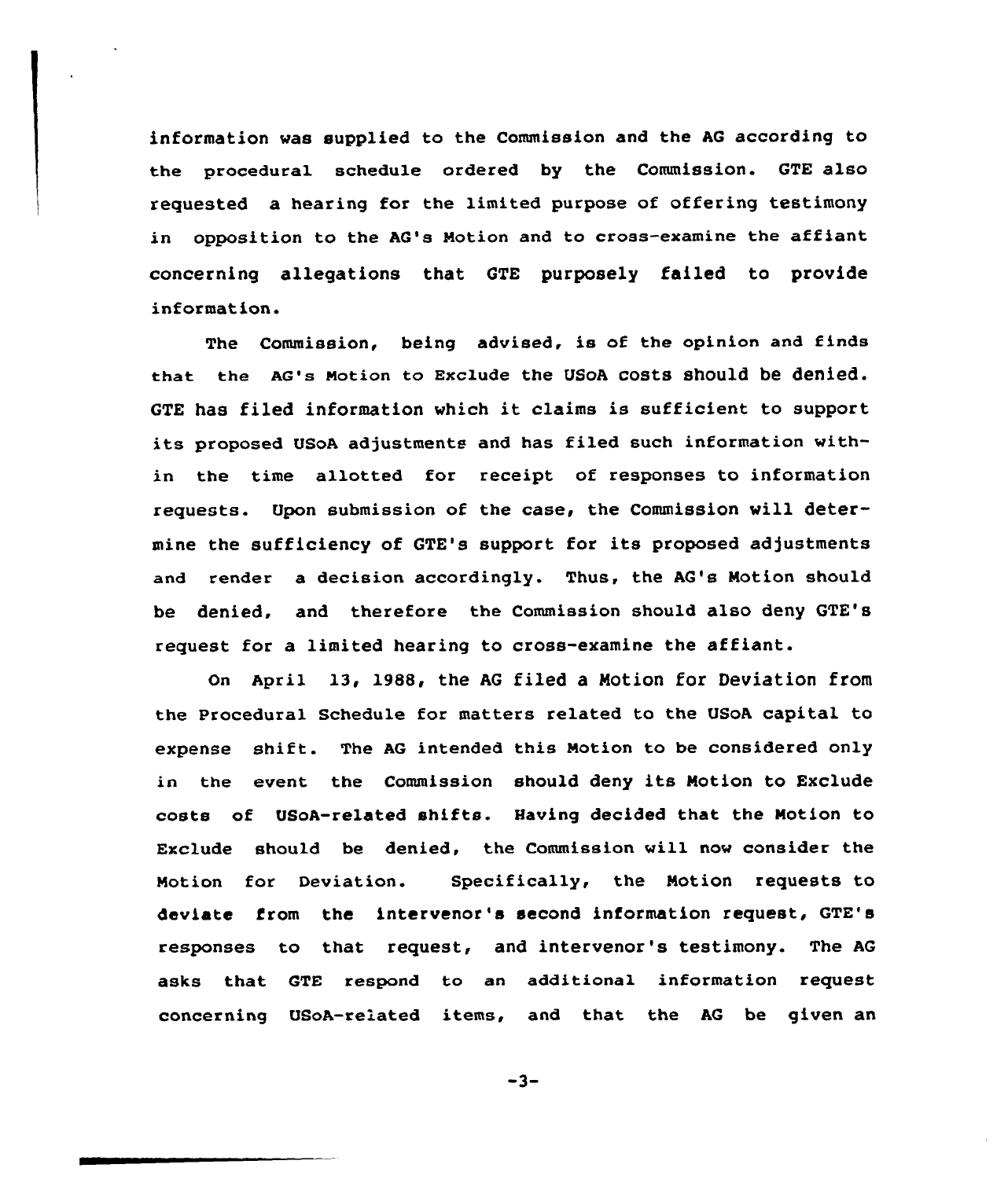extension of time to file testimony on the USoA-related matters which corresponds to the amount of time needed by GTE to respond to the data request concerning USoA-related matters.

On April 25, 1988, GTR responded to the AG's Notion for Deviation from the procedural schedule, stating that, in a spirit of cooperation, it would not object to the proposed procedural changes.

The Commission, being advised, is of the opinion and finds that the AG's Notion for Deviation from the Procedural Schedule should be granted as there is no opposition and as such changes may enhance the analysis of the USoA-related adjustments.

On April 5, 1988, the AG filed a Notion to Compel GTE to respond to certain items requested in the Narch ll, 1988, data request. On April 18< 1988, GTE filed its response in opposition to the AG's Notion to Compel. Each of the items in the AG's Notion to Compel will be discussed, as well as the company's response. In evaluating each of these items, the Commission has considered whether the information in question is relevant to the rate proceeding or may lead to information which is relevant to this proceeding. In some cases, the Commission has, also, considered the scope of the requested information.

The AG seeks to compel production of Item 5e, information leading to a comparison of the amount of home office allocations to the level of home office allocations included in the current rate filings in other jurisdictions or information filed in the last rate case in those jurisdictions. The AG contends that this information is relevant to a determination of any overrecovery

 $-4-$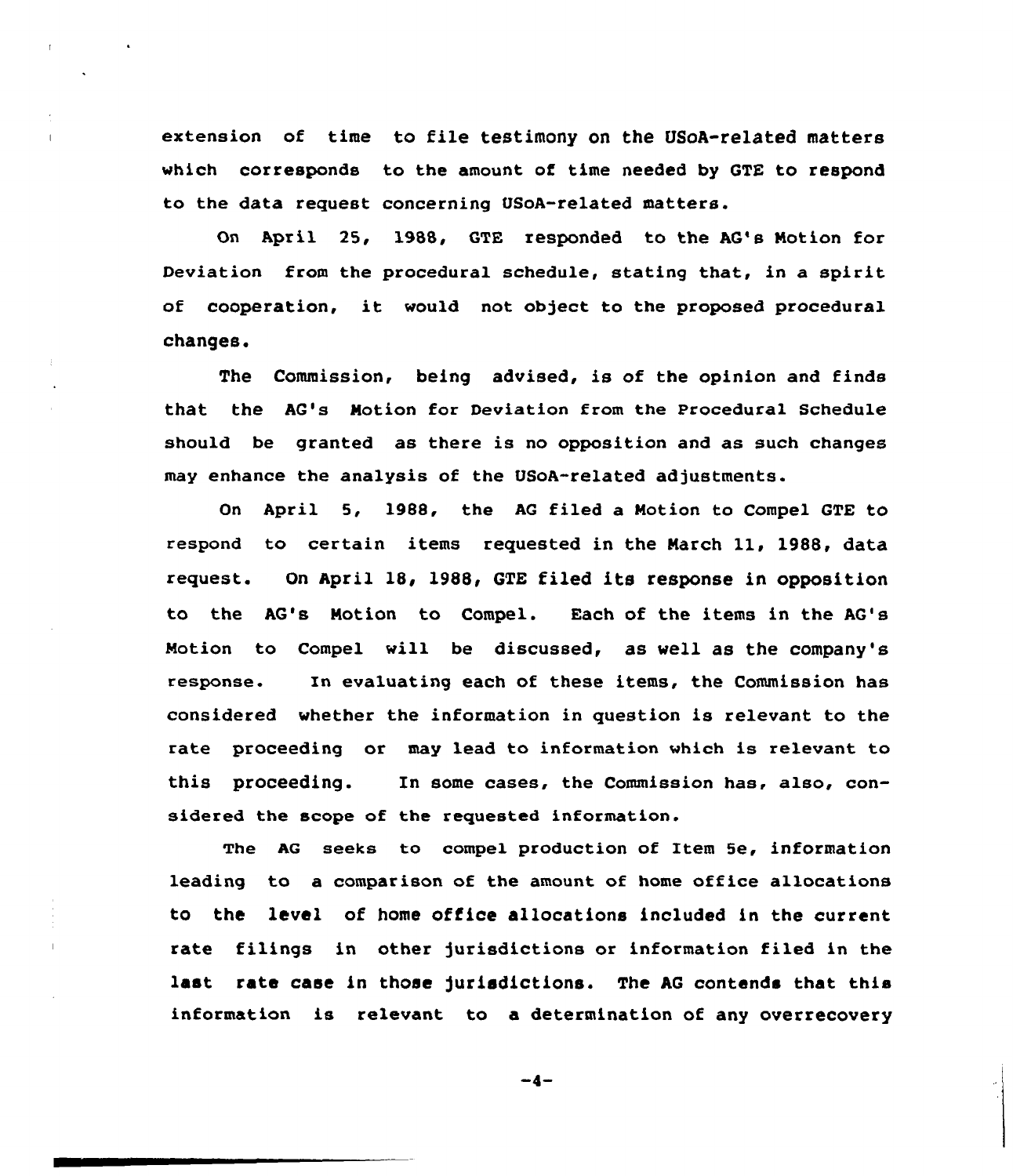from Kentucky ratepayers. In response, GTE states that this matter is within the explicit jurisdiction of the regulatory bodies of other states and that the allocation is determined pursuant to the FCC/NARUC separations procedures.

The Commission, being advised, is of the opinion and finds that the AG's Notion to Compel the production of information concerning home office allocations should be granted only in part. The scope of the  $AG's$  request spans many time periods and, thus, makes any attempted comparison invalid. However, the Commission believes that GTE should provide an analysis, based on the test period, of the current allocated level compared to the level upon which rates in Kentucky and the other states vere set. The AG's request for copies of testimony, exhibits, pro forma adjustments, workpapers, or other documentation is unwarranted and, therefore, not required at this time. It should be noted that the provision of this analysis does not preclude further discussion during the hearing or in the briefs regarding the use of such analysis.

The AG seeks to compel the production of Item 98, a statement of profit and loss for the non-regulated operations, and states that such information is relevant because the proper accounting for non-regulated operations has a direct bearing on rate case revenues and expenses. GTE contends that the Commission has no regulatory jurisdiction over these matters, except to the extent of determining vhether the company has properly segregated the costs of its unregulated operations. GTE also states that it has provided information sufficient to determine vhether proper allocation has occurred.

 $-5-$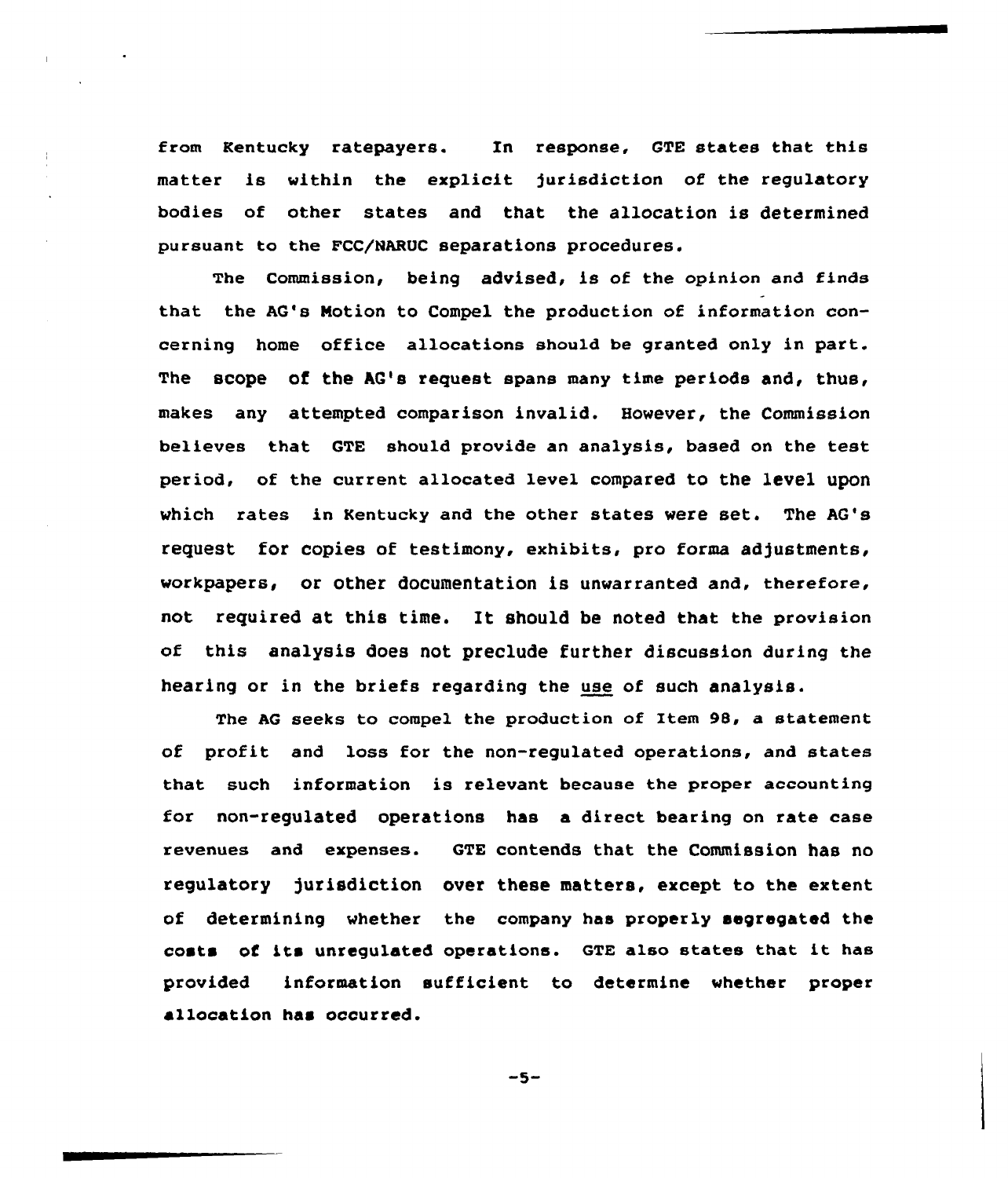The Commission, being advised, is of the opinion and finds that the AG's Notion to Compel the production of a statement of profit and loss for the non-regulated operations should be granted. The Commission agrees with the AG that records pertaining to non-regulated activities are relevant for the purpose of determining the reasonableness and the methodology for deriving the impact on regulated activities. Although the Commission finds the AG's request relevant, its scope could be deemed overly broad. Thus, the Commission suggests that the parties examine the scope of this request and attempt to limit its scope to specific issues.

The AG seeks to compel production of Item 19, copies of GTE South, Kentucky, and home office budgets for 1987, 1988 and 1989; Item 20, copies of GTE's service corporation budgets for 1987, 1988 and 1989, when complete; and Item 21, budgeted amounts of home office expense to be allocated to Kentucky in 1987, 1988 and 1989. In support of these requests, the AG states that this material is relevant to the issue of allocations to the Kentucky jurisdiction. The AG also states that budget projections are relevant for the purpose of determining the reasonableness of GTE's proposed annualization adjustments. GTE, in response, states that the matters are irrelevant and that the budget information will not enable the AG to ascertain information concerning such items as the impact of early retirements, as alleged by the AG.

The AG seeks to compel the production of Item 22, a comparison between budgeted and actual amounts for Kentucky, the home office and GTE Service Corporation. The AG states that such

 $-6-$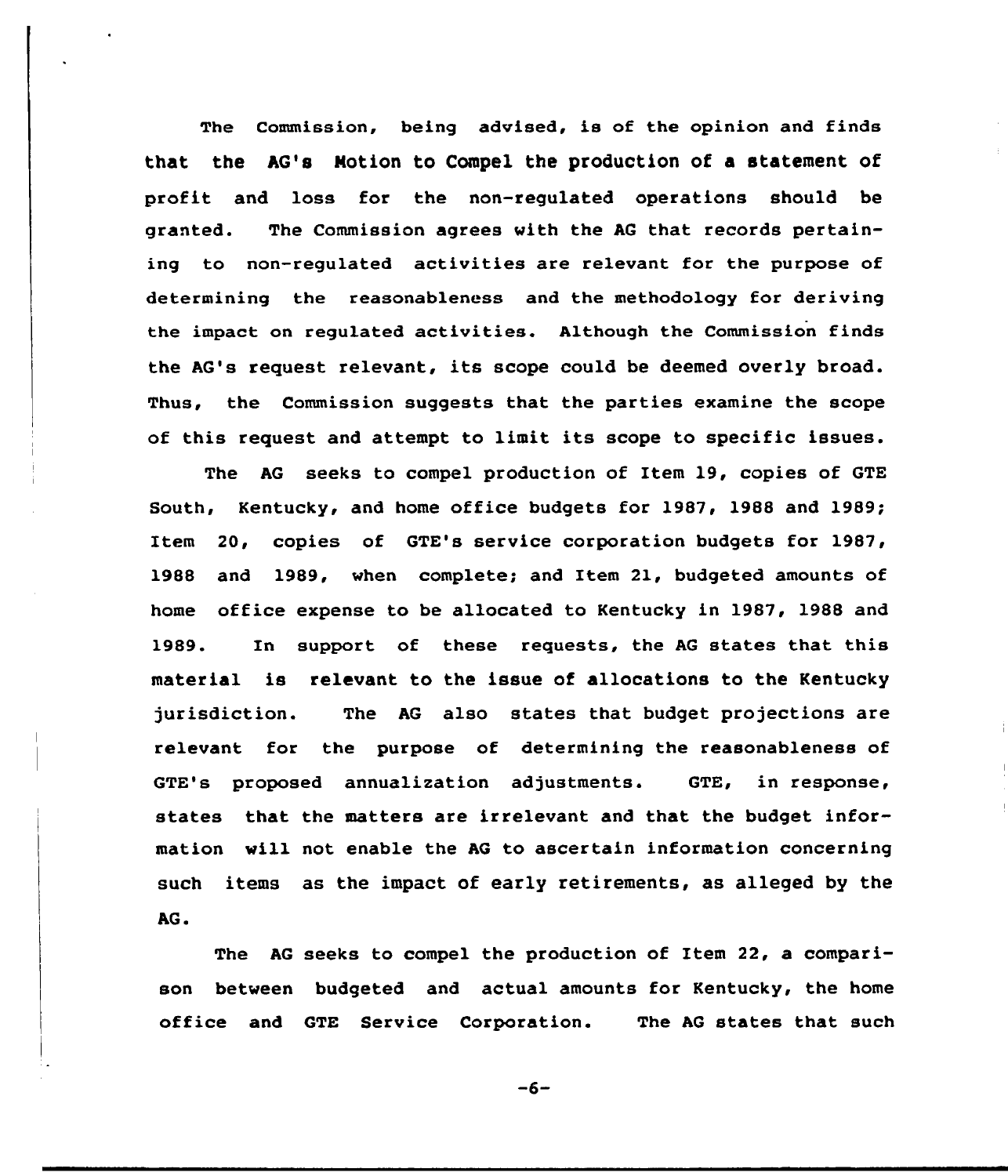material is relevant because it will permit an examination of abnormalities occurring during the test period. GTE characterizes this request as a fishing expedition and states that the transmittal of "all analysis, studies, etc., where actual results are compared to budgeted amounts" would require a moving van.

Also, the AG seeks to compel the production of Item 99, a copy of complete budgets with supporting information and Item 100, a 5-year plan for Kentucky, the general office, GTE Service Corporation, GTE Data Services, GTE Directories, and GTE Laboratories. In support of this Notion, the AG states that such material is relevant to the rate case in that GTE's proposed annualized adjustments should be compared with budget projections and that the expenses for affiliated entities of GTE are a major issue. In response GTE states that the AG offered no p1ausible reasons why the items were relevant to the proceeding.

The Commission, being advised, is of the opinion and finds that the AG'8 Notion to Compel the production of the Kentucky, the general office and the affiliated entities budgets and related analysis for the test period and future periods, encompassing Items 19, 20, 21, 22, 99, and 100, should be granted only to the extent that GTE should provide the Kentucky budgets for 1987, 1988, and 1989. The budgets should contain sufficient information to enable the Commission and intervenors to analyze the reasonableness of the test period and expected known and measurable changes. As stated above the AG seeks production of budgeted information to analyze the ever-increasing allocation to Kentucky and the proposed annualization adjustments. It is the

 $\frac{\ell}{4}$ 

 $-7-$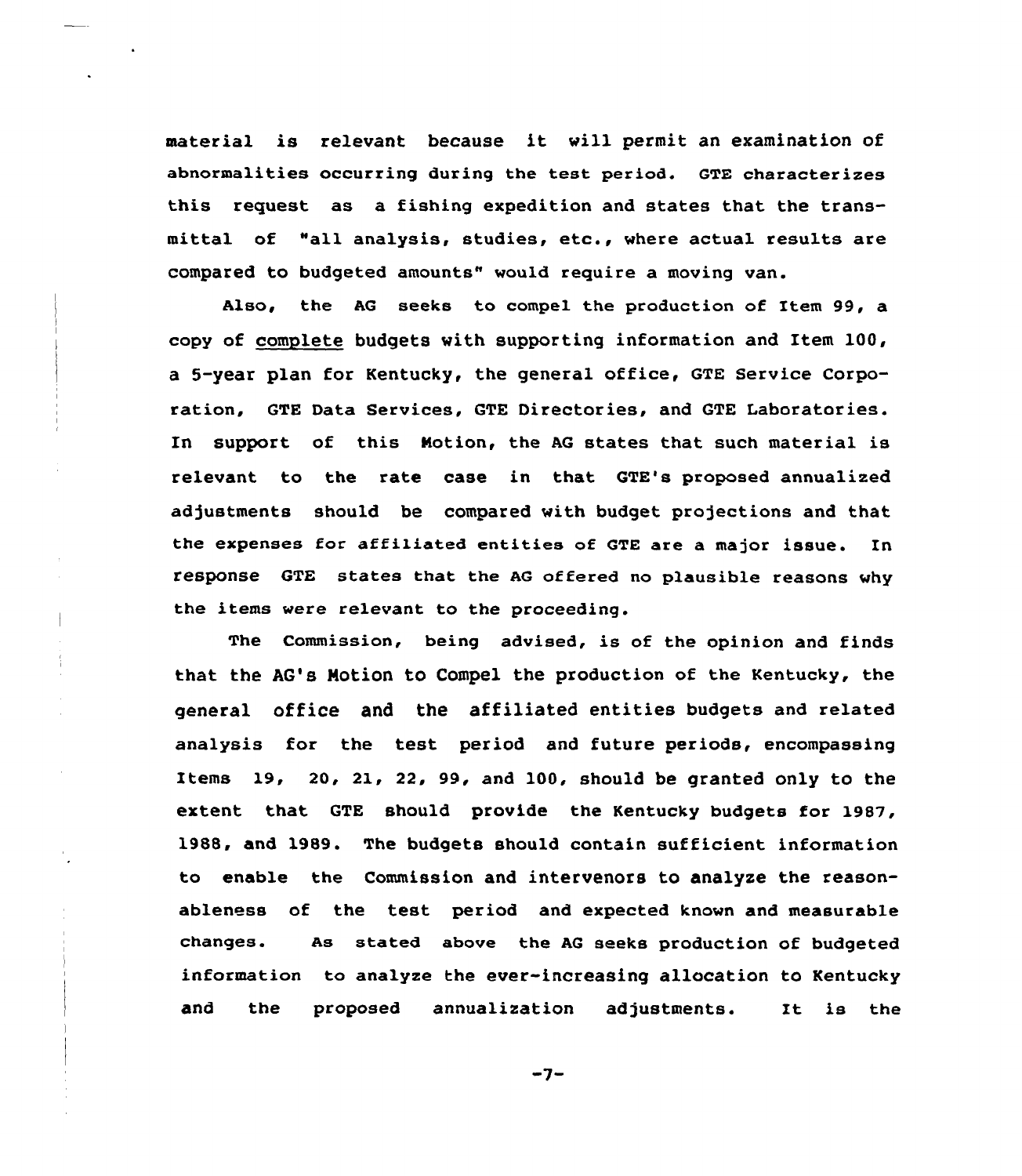Commission's opinion that the Kentucky budgets should include Kentucky's cost estimates from the general office, GTE South, Service Corporation and other affiliate budgets.

The budget detail must be adequate to provide sufficient review of each revenue and expense category by USoA account number. GTE must also supply a11 assumptions used in the determination of the specific budget estimates by account. If the budgeted information is incomplete or requires aggregation of amounts from different accounts to reflect estimates of affiliates' cost estimates, GTE should supplement the Kentucky budget by providing this additional information. GTE should also specify whether or not the Kentucky budgeted amounts for the affiliates' costs were obtained from the affiliates' own budgets. If not, a full description of why any particular affiliates' budget was not used should be provided. Although this information is less than that requested by the AG, it should enable the AG to determine if pursuing further information will provide significant benefit.

With regard to Item 22, comparisons of the budgeted amounts and actual amounts for the years 1987, 1988, and 1989 when available, the commission finds that only the Kentucky information should be provided to the extent such comparative analysis is or has been performed by GTE.

Lastly, the AQ seeks to compel the production of Item ll, <sup>a</sup> complete copy of the management audit, when complete, copies of preliminary draft recommendations of the audit and a list of recommendations included in the audit which will result in savings

 $-8-$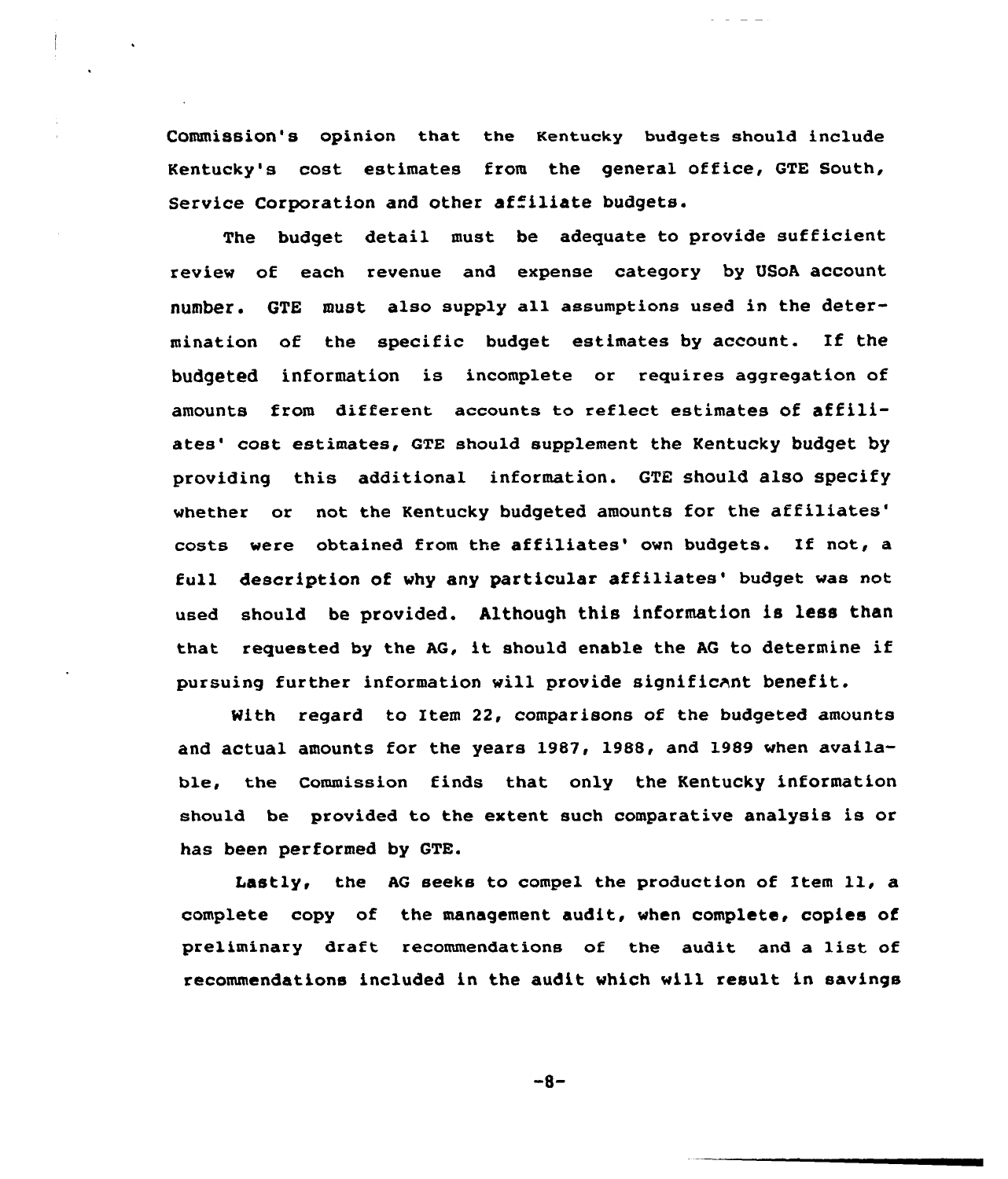to Kentucky. In response QTE states that preliminary draft recommendations are unfinalized and speculative.

The Commission, being advised, is of the opinion and finds that the AG's Notion to Compel the production of preliminary draft recommendations from the management audit and a list of recommendations included in the audit which result in savings should be denied because of the unfinalized and preliminary nature of such draft recommendations. However, the AG's Notion to Compel a final copy of the management audit of GTR should be granted.

Upon serious reflection and deliberation, the Commission is of the opinion that this case should not proceed as originally planned, and subsequently ordered, in the March 1, 1988, Order establishing a schedule of events. The Notions concerning USoArelated matters and the Motions concerning discovery and procedure matters have delayed the progress of this proceeding. GTE obviously will require additional time to frame responses to the items enumerated which the Commission believes should be compelled. In addition, the Commission has had the opportunity to further reflect on Staff's role in major rate proceedings and has strongly advocated that its Staff participate to the maximum extent possible in negotiations. The Commission is of the opinion that such Staff participation is most beneficial when Staff positions are presented in a written form, but Staff testimony in this proceeding was not possible as Staff and its resources are limited.

Based upon all this analysis as well as the delays set forth above, the Commission ia of the opinion that it is no longer in the public interest to hold a negotiation conference in this

 $-9-$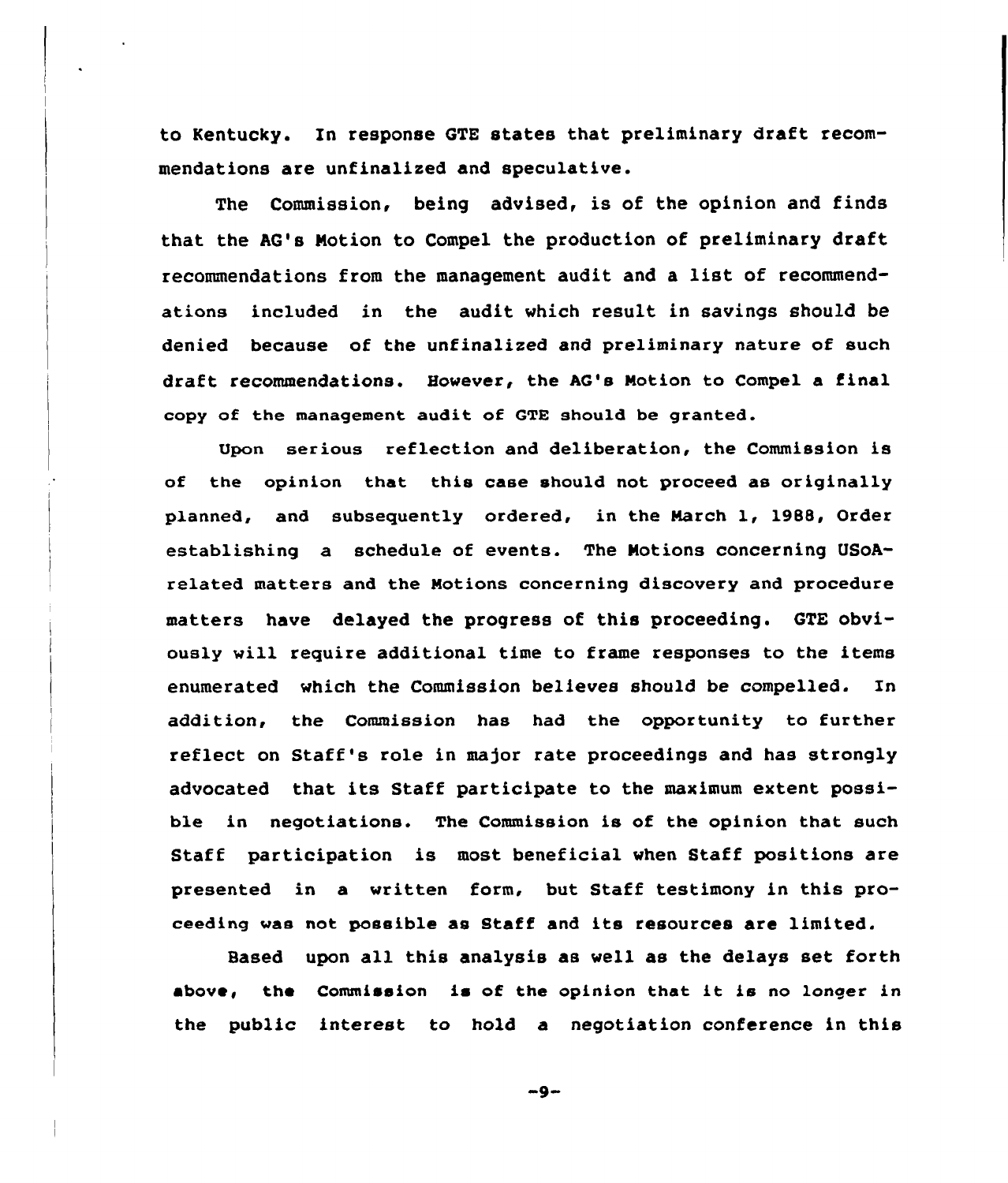proceeding and, thus, the negotiation conference which was to have begun Nay 24, 1988, should be cancelled. Also, the filing of proposed issues lists scheduled on Nay 18, 1988, and the subsequent rendering of an agenda scheduled on May 20, 1988, should be cancelled.

The Commission is of the opinion that the following changes to the procedural schedule should be implemented. GTE should file responses pursuant to the Commission's decision regarding the AG's Notion to Compel as well as updated or revised testimony, if necessary, as early as possible but no later than Nay 18, 1988. Intervenors should file additional or updated testimony, if necessary, by June 1, 1988. The hearing will proceed as scheduled, beginning on June 8, 1988.

## SUMMARY

The Commission, being advised, is of the opinion and finds that:

1. The AQ's Motion to Exclude the USoA costs should be denied and therefore, GTE's request for a hearing on such Notion should also be denied.

2. The AG's Motion for Deviation from the Procedural Schedule should be granted.

3. The AG's Motion to Compel the production of information concerning home office allocations should be granted only to the extent that QTE should file an analysis of test period general office allocations and the level of allocation used to establish rates in each jurisdiction,

 $-10-$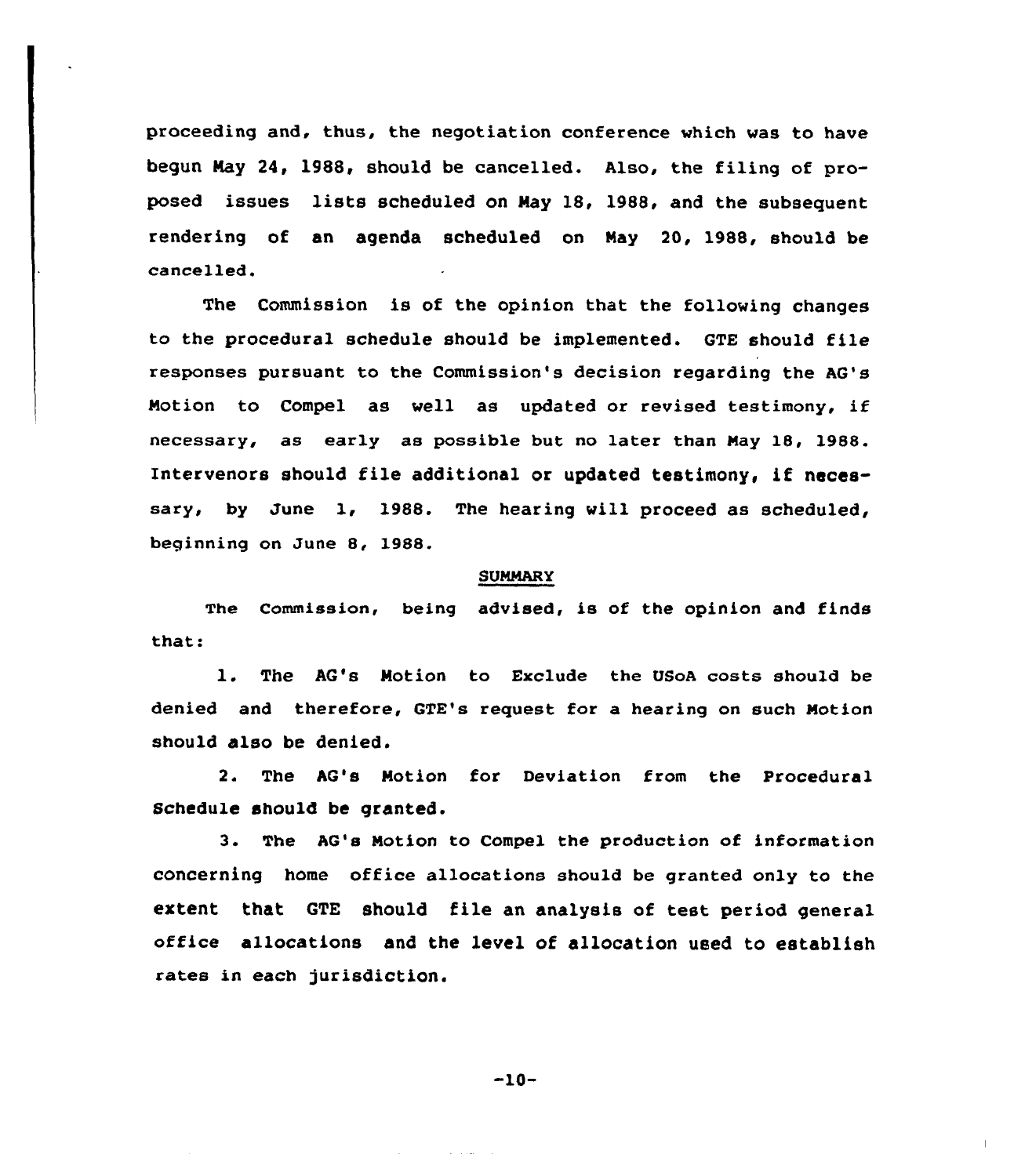4. The AG's Motion to Compel the production of a statement of profit and loss for the non-regulated operations should be granted.

5. The AG's Notion to Compel the production of GTE South, Kentucky budgets for 1987, 1988 and 1989, to the extent available; GTE's Service Corporation budgets for 1987, 1988 and 1989, when complete; budgeted amounts of home office expense to be allocated to Kentucky in 1987, 1988 and 1989, complete budgets; and 5-year plans for affiliates should be granted only in part, for the reasons stated above.

6. The AQ's Notion to Compel the production of comparisons between budgeted and actual amounts should be granted only for Kentucky operations, in the detail as outlined above.

7. The AG's Notion to Compel the production of preliminary draft recommendations from the management audit and a list of recommendations included in the audit which result in savings should be denied because of the unfinalized and preliminary nature of such draft recommendations. However, the AG's Motion to Compel a final copy of the management audit of GTE should be granted.

8. The revisions to the procedural schedule enumerated above should be adopted and implemented.

9. The negotiation conference scheduled for May 24, 1988, should be cancelled and therefore, so should the production of an issues list.

Each of the above findings is hereby ORDERED.